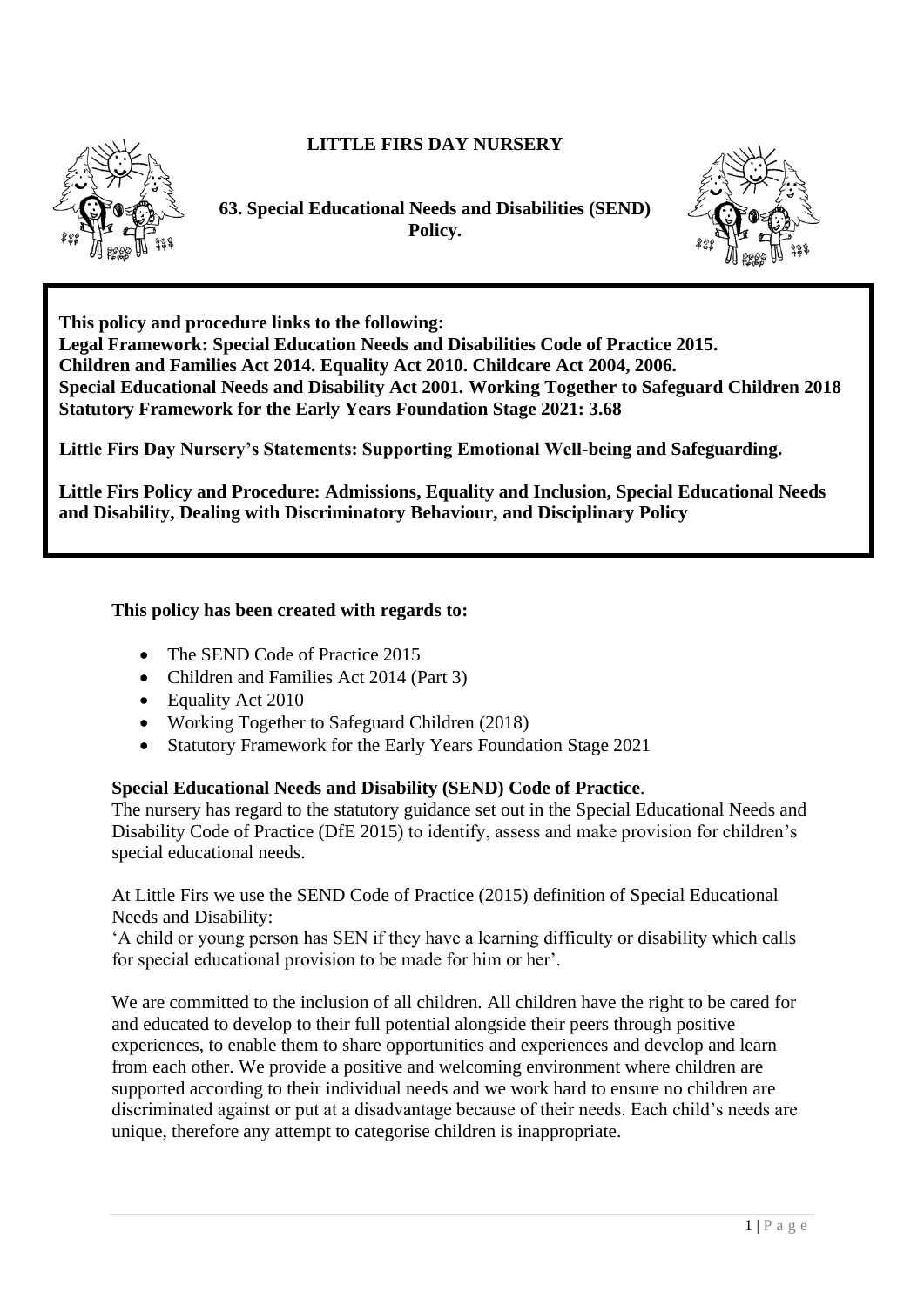We are committed to working in partnership with parents in order to meet their child's individual needs and develop to their full potential. We are committed to working with any child who has a specific need and/or disability and making reasonable adjustments to enable every child to make full use of the nursery's facilities. All children have a right to a broad and well-balanced early learning environment.

Where we believe a child may have additional needs that have previously been unacknowledged, we will work closely with the child's parents and any relevant professionals to establish if any additional action is required.

Where a child has additional needs, we feel it is paramount to find out as much as possible about those needs; any way that this may affect his/her early learning or care needs and any additional help he/she may need by:

- Liaising with the child's parents and, where appropriate, the child
- Liaising with any professional agencies
- Reading any reports that have been prepared
- Attending any review meetings with the local authority/professionals
- Observing each child's development and monitoring such observations regularly.

All children are given taster sessions when joining the nursery according to their individual needs.

# **We will:**

- Recognise each child's individual needs and ensure all staff are aware of, and have regard for, the Special Educational Needs Code of Practice
- Ensure that all children are treated as individuals/equals and are supported to take part in every aspect of the nursery day according to their individual needs and abilities
- Include all children and their families in our provision
- Identify the specific needs of children with special educational needs and/or disabilities and meet those needs through a range of strategies
- Ensure that children who learn at an accelerated pace e.g. gifted and talented children are also supported
- Encourage children to value and respect others
- Provide well informed and suitably trained practitioners to help support parents and children with special educational difficulties and/or disabilities
- Develop and maintain a core team of staff who are experienced in the care of children with additional needs and identify a Special Educational Needs and Disabilities Co-ordinator (SENCO) who is experienced in the care and assessment of children with additional needs. Staff will be provided with specific training relating to SEND and the SEND Code of Practice
- Monitor and review our practice and provision and, if necessary, make adjustments, and seek specialist equipment and services if needed
- Challenge inappropriate attitudes and practices
- Promote positive images and role models during play experiences of those with additional needs wherever possible
- Celebrate diversity in all aspects of play and learning.
- Work in partnership with parents and other agencies in order to meet individual children's needs, including the education, health and care authorities, and seek advice, support and training where required
- Share any statutory and other assessments made by the nursery with parents and support parents in seeking any help they or their child may need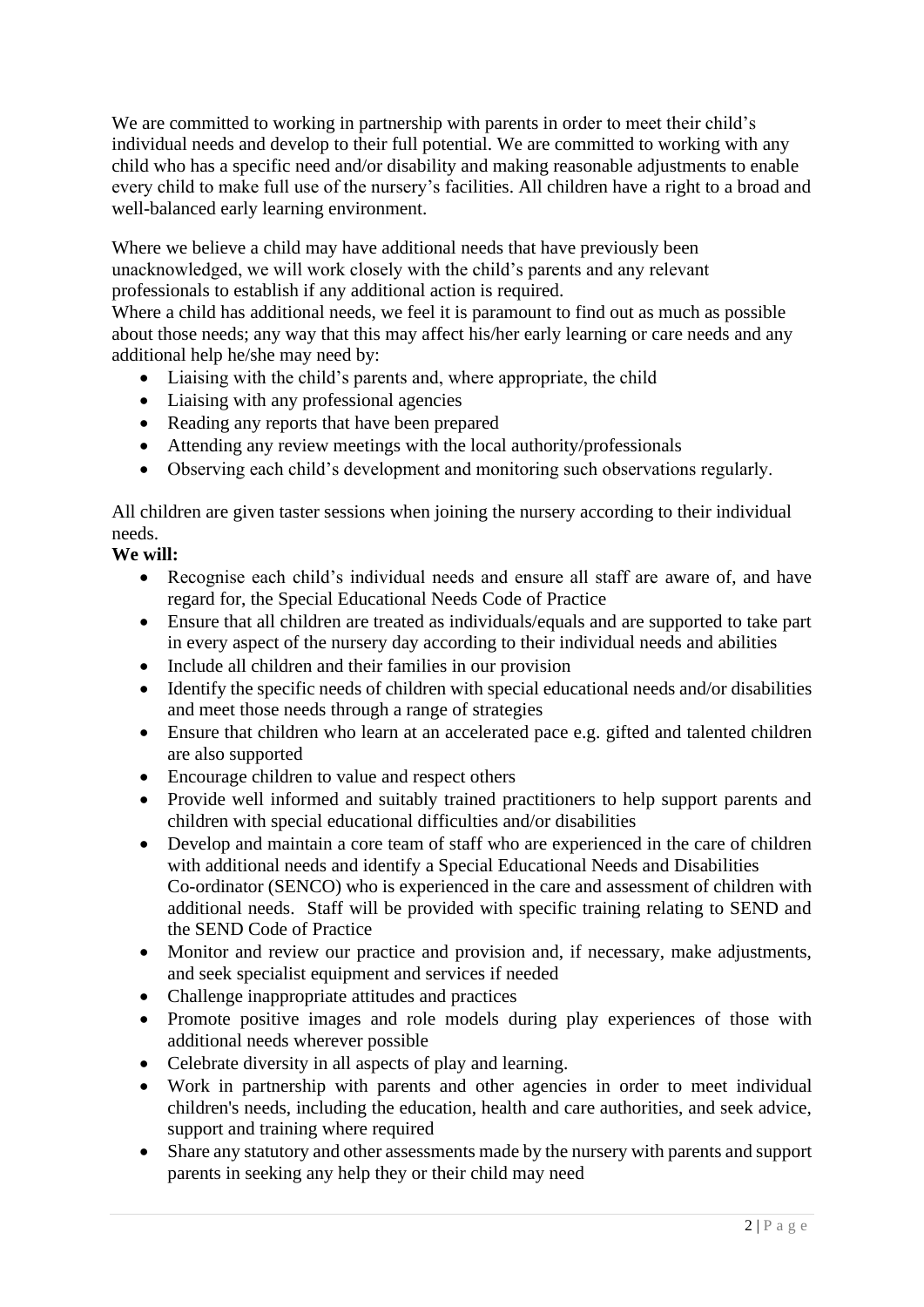Our nursery Special Education Needs and Disabilities Coordinator (SENCO) is Mrs. Janice Chegwidden.

# **The Role of the SENCO at Little Firs includes:**

- Ensuring all practitioners in the setting understand their responsibilities to children with SEND and the setting's approach to identifying and meeting SEND
- Advising and supporting colleagues
- Ensuring parents are closely involved throughout and that their insights inform action taken by the setting
- Liaising with professionals or agencies beyond the setting
- Taking the lead in implementing the graduated approach and supporting colleagues through each stage of the process.

#### **We will:**

- Designate a named member of staff to be the SENCO and share their name with parents
- Have high aspirations for all children and support them to achieve to their full potential
- Develop respectful partnerships with parents and families
- Undertake a Progress Check of all children at age two in accordance with the Code of **Practice**
- Ensure parents are involved at all stages of the assessment, planning, provision and review of their child's care and education and where possible include the thoughts and feelings voiced by the child
- Signpost parents and families to our Local Offer in order to access local support and services
- Undertake formal Progress Checks and Assessments of all children in accordance with the SEND Code of Practice 2015
- Provide a statement showing how we provide for children with special educational needs and/or disabilities and share this with staff, parents and other professionals
- Ensure that the provision for children with SEN and/or disabilities is the responsibility of all members of staff in the nursery through training and professional discussions
- Set out in our inclusive admissions practice on how we meet equality of access and opportunity
- Make reasonable adjustments to our physical environment to ensure it is, as far as possible suitable for children and adults with disabilities using the facilities
- Provide a broad, balanced, aspirational early learning environment for all children with SEN and/or disabilities and differentiated activities to meet all individual needs and abilities
- Liaise with other professionals involved with children with special educational needs and/or disabilities and their families, including transition arrangements to other settings and schools. (See our transitions policy).
- Use the graduated response system to assess, plan, do and review to ensure early identification of any SEND
- Ensure that children with special educational needs and/or disabilities and their parents are consulted at all stages of the graduated response, considering their levels of ability
- Review children's progress and support plans weekly and work with parents to agree on further support plans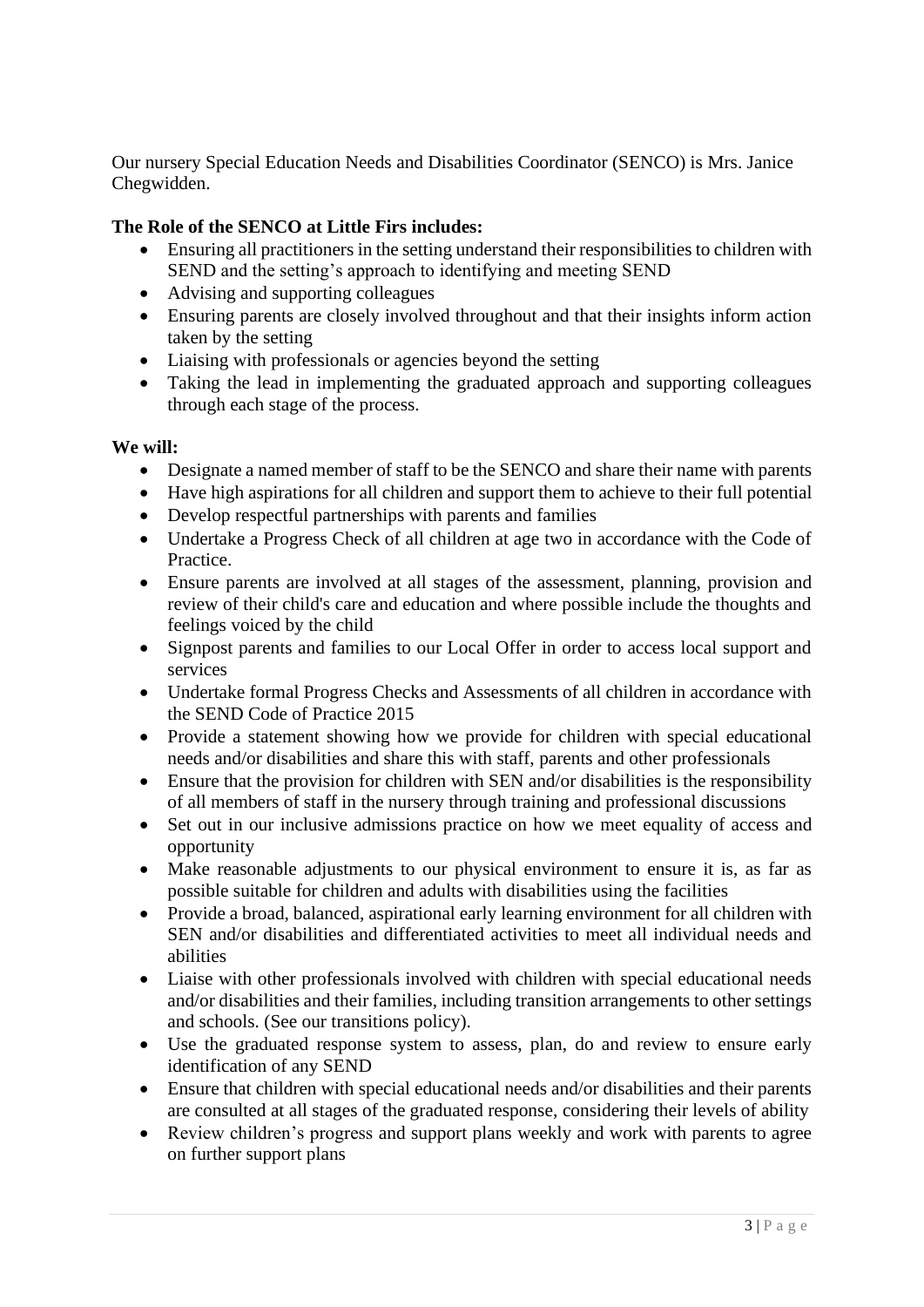- Provide privacy of children with special educational needs and/or disabilities when intimate care is being provided
- Raise awareness of any specialism the setting has to offer, e.g. Sign Along, Derbyshire Language, ELKAN, PEIC-D trained staff
- Ensure the effectiveness of our SEN/disability provision by collecting information from a range of sources e.g. additional support reviews, Education and Healthcare (EHC) plans, staff and management meetings, parental and external agencies' views, inspections and complaints. This information is collated, evaluated and reviewed annually
- Provide a complaints procedure and make available to all parents in a format that meets their needs e.g. Audio, large print, additional languages
- Monitor and review our policy and procedures annually.

# **Effective Assessment of the Need for Early Help**

Local agencies should work together to put processes in place for the effective assessment of the needs of individual children who may benefit from early help services. Children and families may need support from a wide range of local agencies. Where a child and family would benefit from coordinated support from more than one agency (e.g. education, health, housing, police) there should be an inter-agency assessment. These early help assessments, such as the Common Assessment Framework, should identify what help the child and family require to prevent needs escalating to a point where intervention would be needed via a statutory assessment under the Children Act 1989.

The early help assessment should be undertaken by a lead professional who should provide support to the child and family, act as an advocate on their behalf and coordinate the delivery of support services. The lead professional role could be undertaken by a General Practitioner (GP), Family Support Worker, Teacher, Health Visitor or Special Educational Needs Coordinator. Decisions about who should be the lead professional should be taken on a case by case basis and should be informed by the child and their family.

# **For an Early Help Assessment to be effective:**

- The assessment should be undertaken with the agreement of the child and their parents or carers. It should involve the child and family as well as all the professionals who are working with them.
- A Teacher, GP, Health Visitor, Early Years Practitioner or other professional should be able to discuss concerns they may have about a child and family with a Social Worker. Dorset Children's Services have set out the process for how this will happen; and if parents and/or the child do not consent to an early help assessment, then the lead professional should make a judgement as to whether, without help, the needs of the child will escalate. If so, a referral into chAD may be necessary.

If at any time it is considered that the child may be a child in need as defined in the Children Act 1989, or that the child has suffered significant harm, or is likely to do so, a referral should be made immediately to chAD. This referral can be made by any professional. Working together to safeguard children 2018

# **Graduated Approach**

We follow the SEND Code of Practice (2015) recommendation that, in addition to the formal checks above, nurseries should adopt a graduated approach to assessment and planning, led and coordinated by a SENCO. Good practice of working together with parents, and the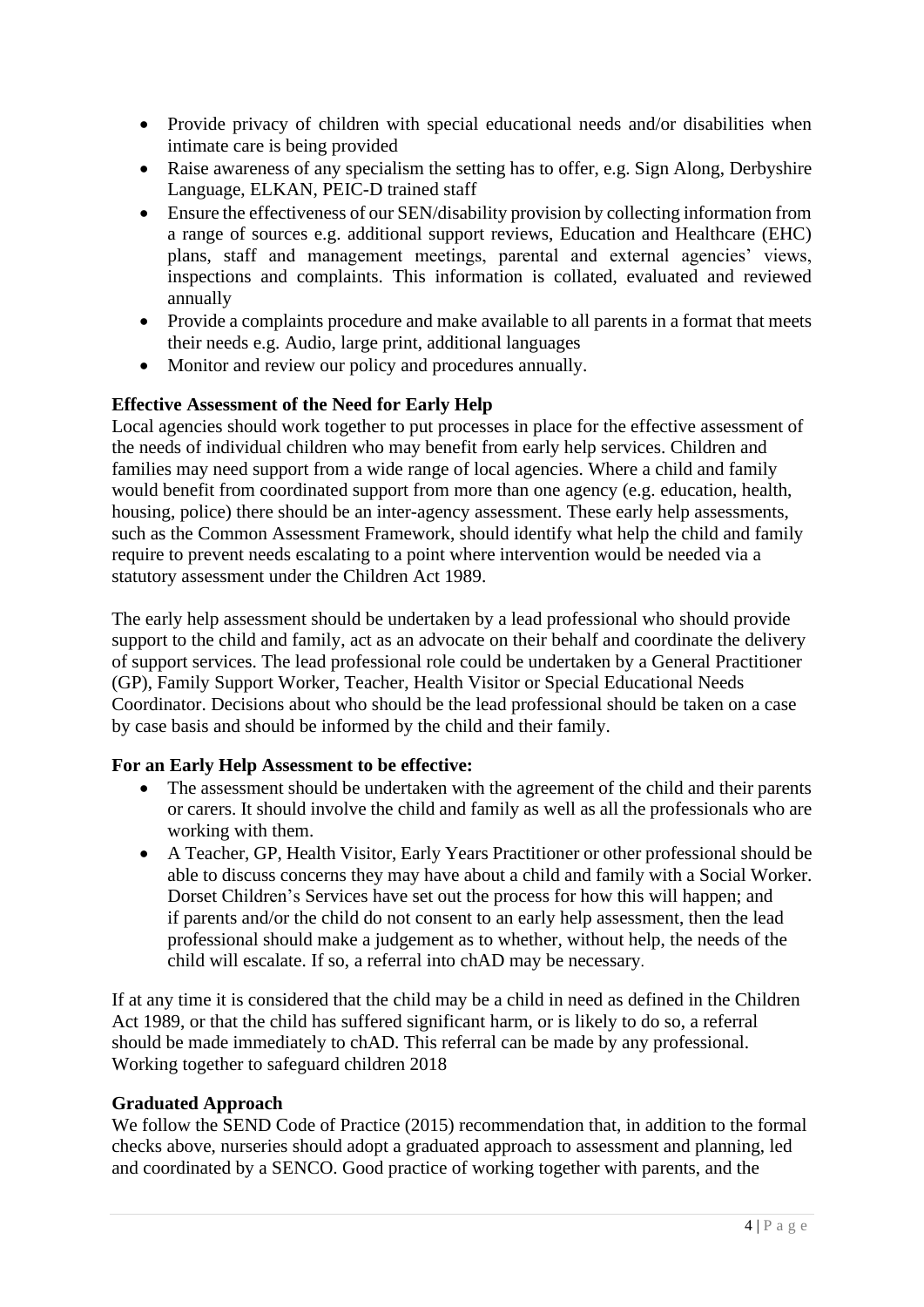observation and monitoring of children's individual progress, will help identify any child with special educational needs or disability

# **Assess**

In identifying a child as needing SEN support, the key-person, working with the SENCO and the child's parents, will carry out an analysis of the child's needs. This initial assessment will be reviewed regularly to ensure that support is matched to need. Where there is little or no improvement in the child's progress, more specialist assessment may be called for from Portage or from Health, Children's Services or other agencies beyond the setting. Where professionals are not already working with the setting, the SENCO will contact them, with the parents 'agreement.

# **Plan**

Where it is decided to provide SEN support, and having formally notified the parents, the key- person and the SENCO, in consultation with the parent, will agree the outcomes they are seeking, the interventions and support to be put in place, the expected impact on progress, development or behaviour, and a clear date for review. Plans will consider the views of the child if appropriate.

The support and intervention provided will be selected to meet the outcomes identified for the child, based on reliable evidence of effectiveness, and provided by practitioners with relevant skills and knowledge. Any related staff development needs should be identified and addressed. Parents will be involved in planning support and, where appropriate, in reinforcing the provision or contributing to progress at home.

# **Do**

The child's key-person will be responsible for working with the child on a daily basis. With support from the SENCO, they will oversee the implementation of the intervention agreed as part of SEN support. The SENCO will support the key person in assessing the child's response to the action taken, in problem solving and advising on the effective implementation of support.

# **Review**

The effectiveness of the support and its impact on the child's progress will be reviewed in line with the agreed date. The impact and quality of the support will be evaluated by the key person and the SENCO in full consultation with the child's parents and where appropriate consider the child's views. Information will be shared with parents about the impact of the support provided.

# **Assess**

The key person works with the setting's SENCO and the child's parents and brings together all the information, then analyses the child's needs.

# **Plan**

The key-person and the SENCO will agree, in consultation with the parent, the outcomes they are seeking for the child, the interventions and support to be put in place, the expected impact on progress, development and behaviour and finally a date for review.

# **Do**

The child's key-person implements the agreed interventions or programmes **Review** 

On the agreed date, the keyperson and SENCO working with the child's parents, and taking into account the child's views if appropriate, will review the effectiveness of the support and the impact of the support on the child's progress. They will then evaluate the impact and quality of support on the child.